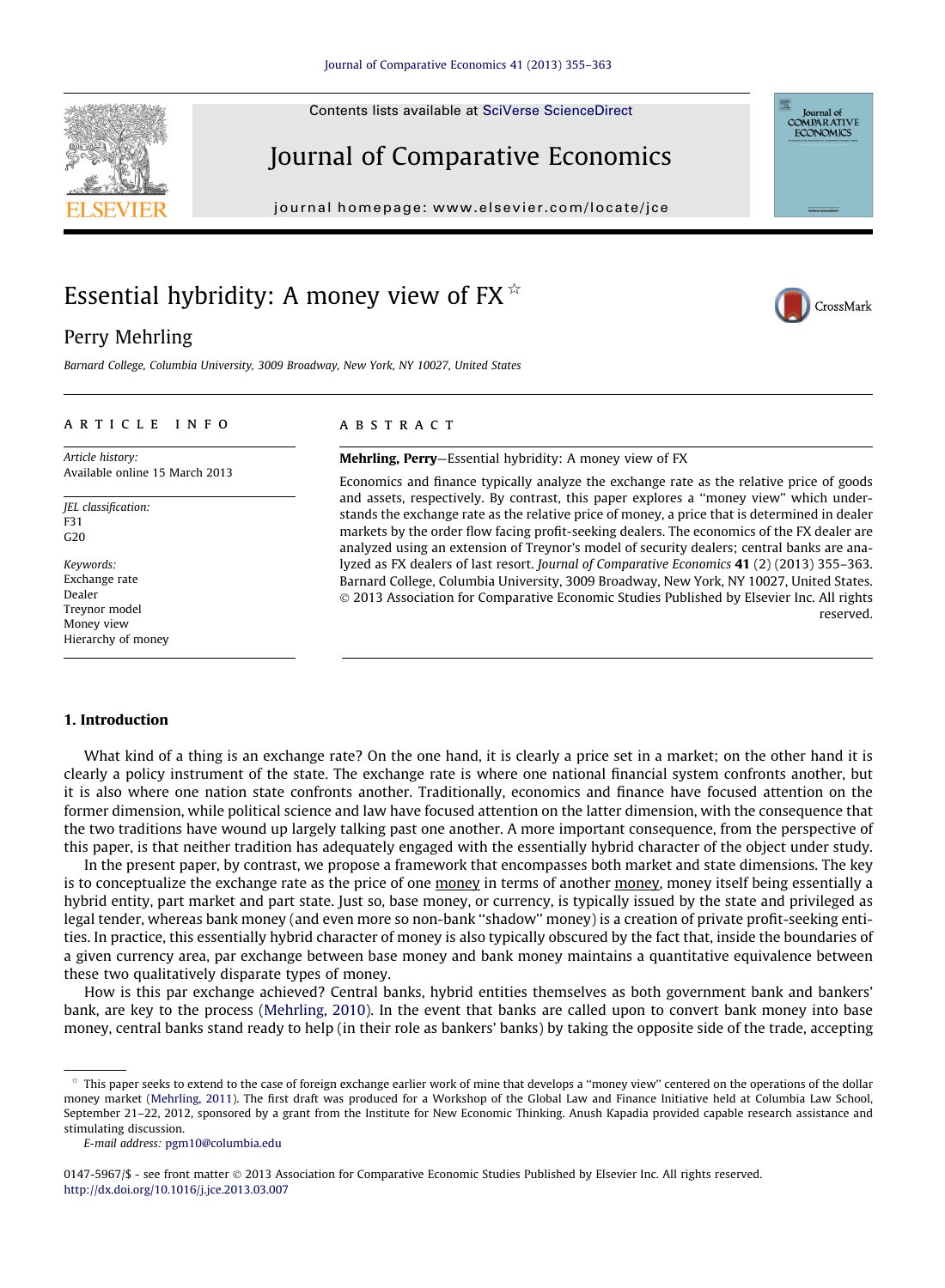bank money and paying out base money. A limiting case in point is the so-called Bagehot Rule for stemming financial crisis lend freely at a high rate against good collateral.

Viewing the exchange rate through this money lens, it is clear that the exchange rate similarly maintains quantitative equivalence between what are in fact qualitatively disparate types of money, and here as well the role of the central bank is key. Various institutional/legal forms are conceivable. At one extreme, central banks may act as agents of the state, setting the exchange rate as a matter of policy by quoting buy and sell prices in terms of the international reserve currency, and absorbing the resulting order flow on their own balance sheet. At the other extreme, central banks may adopt a hands-off policy and allow the exchange rate to be determined by private profit-maximizing dealers who quote their own buy and sell prices. In between these two extremes is the hybrid (and more general) case where private dealers do most of the day-to-day trading, while the central bank plays a supporting role as ''dealer of last resort''. In the hybrid case, the key to understanding exchange rate determination is to understand the relationship between the FX dealer and the central bank. One way to do this is to understand the central bank as a particular kind of FX dealer, seeking stability or some other goal rather than profit.1

As a first step toward that end, in this paper extensive use will be made of the analytical framework laid out in Jack Trey-nor's "Economics of the Dealer Function" ([Treynor, 1987](#page-8-0)).<sup>2</sup> Treynor was thinking mainly about security dealers who make equity markets by quoting buy and sell prices (the ''inside spread''), shifting their quotes up or down as inventories are drawn down or built up, respectively. In setting prices, Treynor emphasized, the dealer has no need to assess the fundamental value of the security. Rather, he is mainly concerned with the ultimate support price at which deep pockets—Treynor called them value investors—will be willing to take excess inventory off his hands, whether short inventory positions (the maximum price) or long inventory positions (the minimum price). In Treynor's framework, these support prices establish the ''outside spread'', which is to say liquidity of last resort. These support prices are reached when dealers hit their maximum risk exposure, short or long, as determined by their balance sheet capacity. In what follows, we adapt Treynor's framework to think about determination of the exchange rate, and about the relationship between profit-seeking private dealers and stability-seeking central banks.

#### 2. Economics and finance on FX

What we may call the ''economics view'' tends to see the exchange rate as the price of goods, specifically the relative price of tradable goods in two countries. Case in point is the Economist's Big Mac index which converts the local price of a Big Mac into dollars, using current exchange rates, and interprets the result as an indication of whether the exchange rate is overvalued (Big Mac costs more) or undervalued (Big Mac costs less) relative to the dollar.<sup>3</sup> More generally, economists appeal to the theory of ''Purchasing Power Parity'' which asserts a tendency for tradable goods to trade at the same price all over the world:

$$
P = sP^*,\tag{1}
$$

where  $P$  and  $P^*$  are respectively the dollar and foreign price of tradables, each expressed in local currency, and s is the exchange rate expressed as the dollar price of a unit of foreign currency (American quoting convention). Viewed through this frame, the perennial question of whether it is better to have fixed or floating exchange rates seems to revolve around one's view about the forces underlying the tendency to Purchasing Power Parity. If price levels are flexible and adjust rapidly, then fixed exchange rates can work. If price levels do not adjust rapidly, then maybe flexible exchange rates are better.<sup>4</sup>

What we may call the ''finance view'', by contrast, tends to see the exchange rate as the price of assets, specifically the relative price of tradable financial assets in two countries. As such, the exchange rate reflects the present value of expectations about future developments in the two countries. Since new information about the future arrives randomly, asset prices should fluctuate randomly as well, and so too should exchange rates. Perhaps the simplest expression of this finance point of view is the arbitrage relationship known as Forward Interest Parity, which asserts equivalence between the return on a dollar invested at home, and a dollar that is converted into foreign currency, invested in foreign assets, and then converted back into dollars:

$$
f = s(1 + R)/(1 + R^*),\tag{2}
$$

where R and R<sup>\*</sup> are respectively the dollar and foreign interest rate for a given term T, s is the spot exchange rate (as in  $(1)$ ) and  $f$  is the forward exchange rate for date  $T$ .

Viewed through this finance frame, fixed exchange rates (i.e.  $f = s$ ) seem ill-advised prima facie. Exchange rates should fluctuate randomly, so attempts to fix exchange rates simply create arbitrage opportunities that investors inevitably find ways to exploit. One example is the so-called ''carry trade'' which involves borrowing in a low interest currency and lending

$$
(\mathbf{1})
$$

<sup>1</sup> There is an enormous literature on the microstructure approach to exchange rates ([Lyons, 2001; Evans, 2009; Rime, 2009](#page-8-0)) but it is largely empirical, seeking statistical regularities in the relationship between order flow and prices.

<sup>&</sup>lt;sup>2</sup> Other more formal models are surveyed in [Madhavan \(2000\)](#page-8-0); the range of practical applications of these models is explored in [Harris \(2003\).](#page-8-0)

<sup>3</sup> www.economist.com/node/21542808.

<sup>4</sup> There are other points of view as well that are consistent with what I am calling the economics view, points of view that concern themselves not with final long run Purchasing Power Parity equilibrium, but rather with short run income stabilization, for example [Mundell \(1963\).](#page-8-0) Some urge fixed exchange as a nominal anchor to tie the hands of irresponsible domestic monetary authorities, while others urge flexible exchange as empowerment of responsible domestic monetary authorities.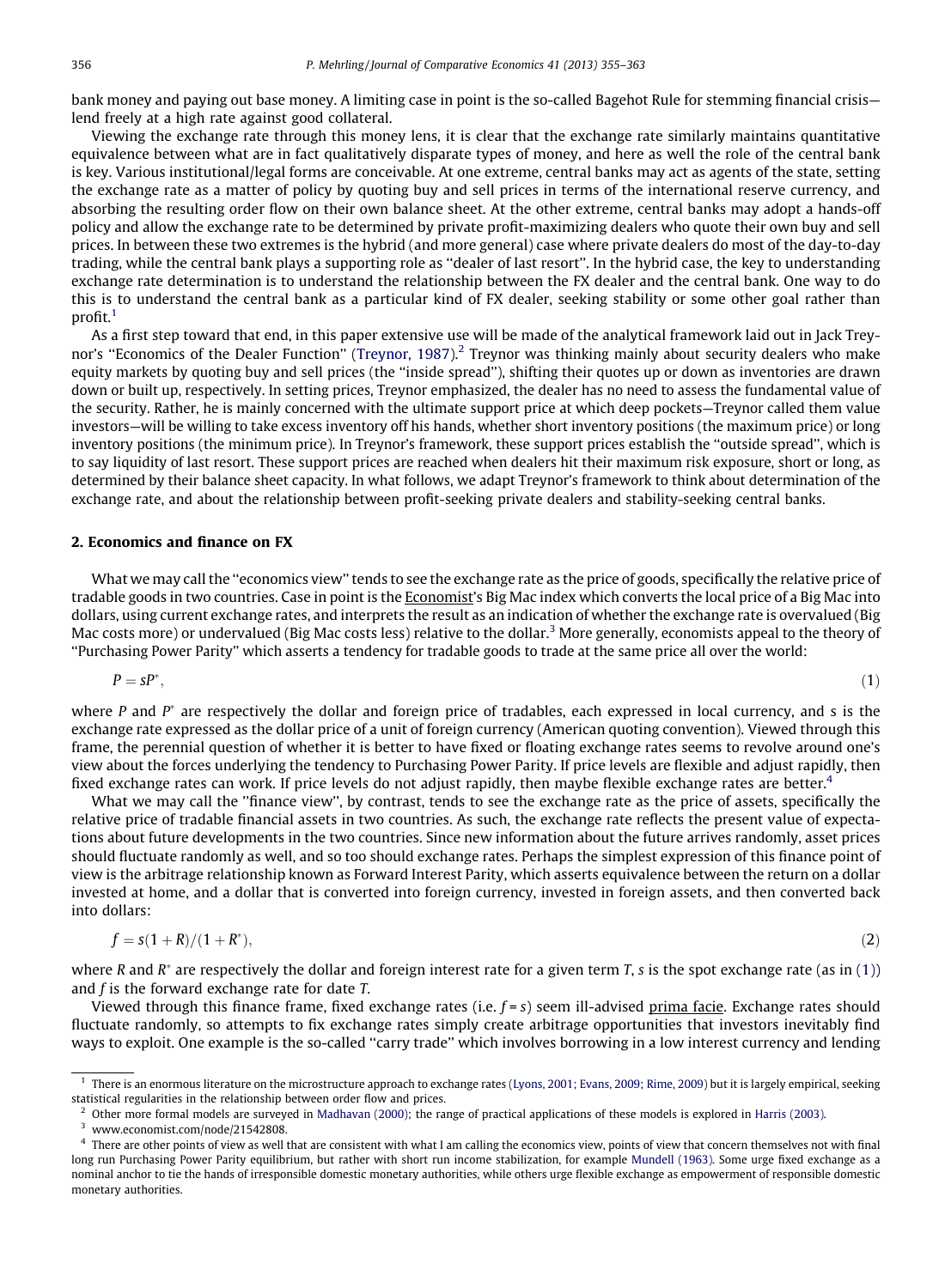<span id="page-2-0"></span>

| Surplus Country                 |             | <b>FX Dealers</b> |                    | Deficit Country  |              |
|---------------------------------|-------------|-------------------|--------------------|------------------|--------------|
| Assets                          | Liabilities | Assets            | Liabilities        | Assets           | Liabilities  |
| \$10 due from                   |             |                   |                    |                  | \$10 due to  |
| -\$10 due from<br>$+$ \$10 spot |             | +\$10/s FX spot   | $+510$ spot        | $-510/s$ FX spot | -\$10 due to |
|                                 |             | +\$10 term        | $+$ \$10/s FX term |                  |              |
|                                 |             | +\$10/s FX term   | +\$10 term         |                  |              |

Fig. 1. Private settlement.

in a high interest currency, harvesting the interest differential for as long as the fixed exchange rate holds. The consequence is a buildup of pressure that inevitably causes explosion (exchange crisis), an explosion that could have been avoided by allowing exchange rate fluctuation to dissipate pressures over time ([DeRosa, 2001](#page-8-0), Ch. 3).

For the purposes of the present paper, it is important to emphasize that both economics and finance approaches to understanding the exchange rate, in their separate attempts to reveal more fundamental forces purportedly at work underneath the surface, resolutely abstract from money. When economics and finance look at trade between nations, economics sees trade in goods (including services) while finance sees trade in financial assets (including physical capital and land), but neither sees trade in money. Conceptually, it is as though trade were organized as a kind of sophisticated barter, in which one set of goods and assets is swapped for another set of goods and assets; the concrete mechanism of trade, and in particular the role of money, is nowhere to be seen.

Further, in standard statistical renderings, these two different kinds of trade are captured by the current account and the capital account respectively, and in standard theoretical renderings the sum of these two accounts is set to zero on the view that, in ''equilibrium'', purchases must be paid for by sales. Conceptually, it is as though trade were organized such that gross sales are always exactly equal to gross expenditures. The concrete mechanism through which temporary imbalances are absorbed, in particular through fluctuation in money balances, is nowhere to be seen.

In this paper, by contrast to both the economics and finance views, we pursue instead the idea that the exchange rate is the price of money, specifically the relative price of currencies. Instead of abstracting from the mechanism of trade, we abstract from the concrete items being traded (whether goods or assets) and focus attention on the money flows involved. And instead of imposing an assumption of equilibrium, we investigate the concrete mechanism of (potentially disequilibrium) trade. Our focus is neither on the current account nor the capital account but rather on the balance of payments, and even more on the gross flow of payments, in and out, that gives rise to a given measured net balance of payments over a given time period. In short, our starting point is the international payments system.

# 3. A ''money view''

We start with what [Minsky \(1957\)](#page-8-0) called the "survival constraint", which for our purposes might better be called the ''reserve constraint'' since we focus attention on the end-of-day clearing in a multilateral payments system. Every day payments go in and out, but at the end of the day net payments must be settled. If a country has sold more than it has bought, it is a surplus country; if a country has bought more than it has sold, it is a deficit country. The survival constraint is the requirement that deficit countries find a way to settle with surplus countries in money.

In present conditions, the world reserve currency is the dollar so, without loss of generality, we can say that the deficit country needs to acquire dollars. Possibly it has a small reserve holding but more generally it will need to acquire dollars in world foreign exchange markets. Either way, the point to emphasize is how this need to acquire dollars disciplines the behavior of the deficit country. If it cannot acquire the necessary dollars, it will be unable to complete its purchases, and some of its transactions will have to be reversed.

Fig. 1 shows a stylized example of how a deficit country might acquire dollars by relying entirely on the private FX dealing system. (This is only the starting point; the role of central banks will be introduced later.) The first row shows the net positions of the two countries before settlement. The second row shows how the FX dealer system facilitates settlement by creating credit, specifically a spot dollar liability which we may suppose the deficit country buys from the dealer at the spot exchange rate using local currency, and then transfers to the surplus country so cancelling its debt. Observe that the mechanism of settlement involves expansion of the dealer's balance sheet on both sides, and that this expansion exposes the dealer to exchange risk, namely the risk that the dollar price of its new FX asset might fall.

As a hedge against this price risk, the third line shows the dealer entering into an offsetting forward exchange contract, taking its cue from the Forward Interest Parity condition by borrowing term FX and lending term dollars. (Taking our own cue from Forward Interest Parity, throughout this paper we adopt the convention of booking forward transactions as a pair of term credits, lending in one currency and borrowing in another.) In this way, our FX dealer achieves ''matched book''—if the dollar value of its new FX spot asset falls, then so also will the dollar value of its new FX term liability. It does however still face liquidity risk since maintaining its hedge requires rolling over its spot dollar liability position until maturity of its term dollar asset position.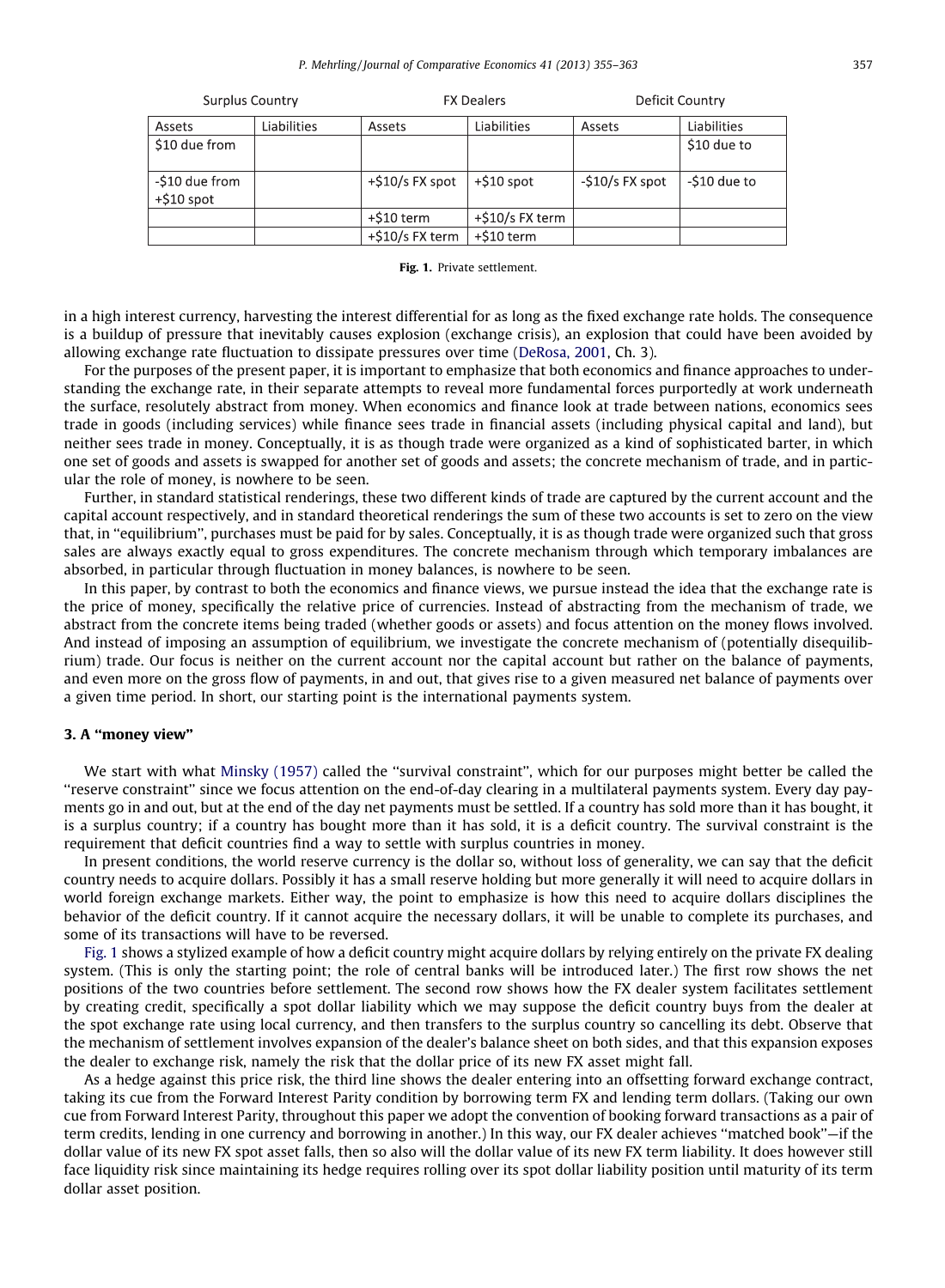

Fig. 2. Profit-seeking dealers.

The fourth row shows the position of a second ''speculative'' trader, possibly a dealer, who provides the forward hedge to the first dealer. Crucially, this second dealer does not have matched book and so faces exposure to exchange risk, but in the forward market not the spot market. (In practice he might hedge with a futures position, or an FX options position, but that doesn't eliminate the risk, only shift it to someone else.) In effect this second speculative dealer is engaged in a carry trade, paying the dollar interest rate and receiving the FX interest rate. If the realized spot rate at maturity is different from the forward rate at inception, this speculation will make a profit or a loss.

Fig. 2, below, depicts the economics of these two kinds of dealers, the first matched-book and the second speculative, using a version of the [Treynor \(1987\)](#page-8-0) diagram that shows dealer quotes as a function of dealer positions. Risk exposure is measured on the horizontal axis, and price on the vertical axis. Position limits are shown as hard constraints on risk exposure, both short and long. Inside the position limits, dealers quote both buy and sell prices, the ''inside spread''. When dealer exposures hit position limits, prices are set instead by the value investors who quote the ''outside spread''. As we shall see, the central bank can be conceptualized as just such a value investor.

The matched-book dealer is shown in the left hand panel with a short dollar liquidity position, which position causes the dealer to widen the bid-ask spread and to push up the forward spread over spot, relative to a neutral position.<sup>5</sup> Both of these price effects should be understood as compensation for bearing liquidity risk. Specifically, although forward interest parity says that the forward spot ratio  $(f/s)$  is set by the ratio of interest rates in the two countries, as a practical matter buy and sell prices are not identical, indeed cannot be identical if market-making is left to profit-seeking dealers. As liquidity exposure increases, profit-seeking dealers require greater incentive, on the margin, to increase exposure even more; one such incentive is the spread between bid and ask.

Another incentive is the forward spread over spot. The matched-book dealer faces dollar liquidity risk, and the larger his book the larger the risk. He is buying FX spot and selling FX forward. He is willing to enlarge his book, and hence his exposure, but will insist on buying spot relatively more cheaply than he sells forward. Thus the size of dealer exposure tends to push around the forward spread over spot, or equivalently the interest rate differential between the two countries, since we assume that forward interest parity is maintained. (To avoid possible confusion, recall that the interest rates in question are term rates, not overnight rates that are pegged by central banks.) The point to hold onto is that the credit expansion on dealer balance sheets that arises from the need to settle FX payment imbalances (as shown in [Fig. 1](#page-2-0), line 2) can push term interest rates around independent of central bank policy on short-term interest rates.

The speculative dealer is shown in the right hand panel with a long forward FX position, which tends to push forward rates below expected spot. (As the forward rate moves, so too does the current spot rate so that forward interest parity is maintained.) This price effect should also be thought of as compensation for bearing risk, in this case exchange rate risk. The forward rate is pushed below the expected future spot rate in order to compensate profit-seeking dealers who absorb mismatched order flow by allowing their inventories to swell.

Taking both dealers together, a picture emerges of the private dealer system as a business that makes profit by absorbing imbalances in payment patterns across countries that use different currencies. Instead of payment failures and transaction reversals, payments go through, but at a cost. The standard practice, in both economics and finance, of abstracting from money abstracts also from this dealer business. Indeed, the standard practice of focusing attention on the ''equilibrium'' or ''fundamental'' exchange rate amounts to focusing on a special limiting case that would prevail if matched-book and speculative dealers were willing to do their work for free. From the standard point of view, the cost of relying on a private dealer system to supply market liquidity is distortion of prices away from the ''equilibrium'' or ''fundamental'' ideal. But from a money view perspective, this distortion is merely a figment of analytical imagination. In actual markets liquidity is supplied

<sup>&</sup>lt;sup>5</sup> This diagram is inspired by the empirical account of [Baba et al. \(2008\).](#page-8-0)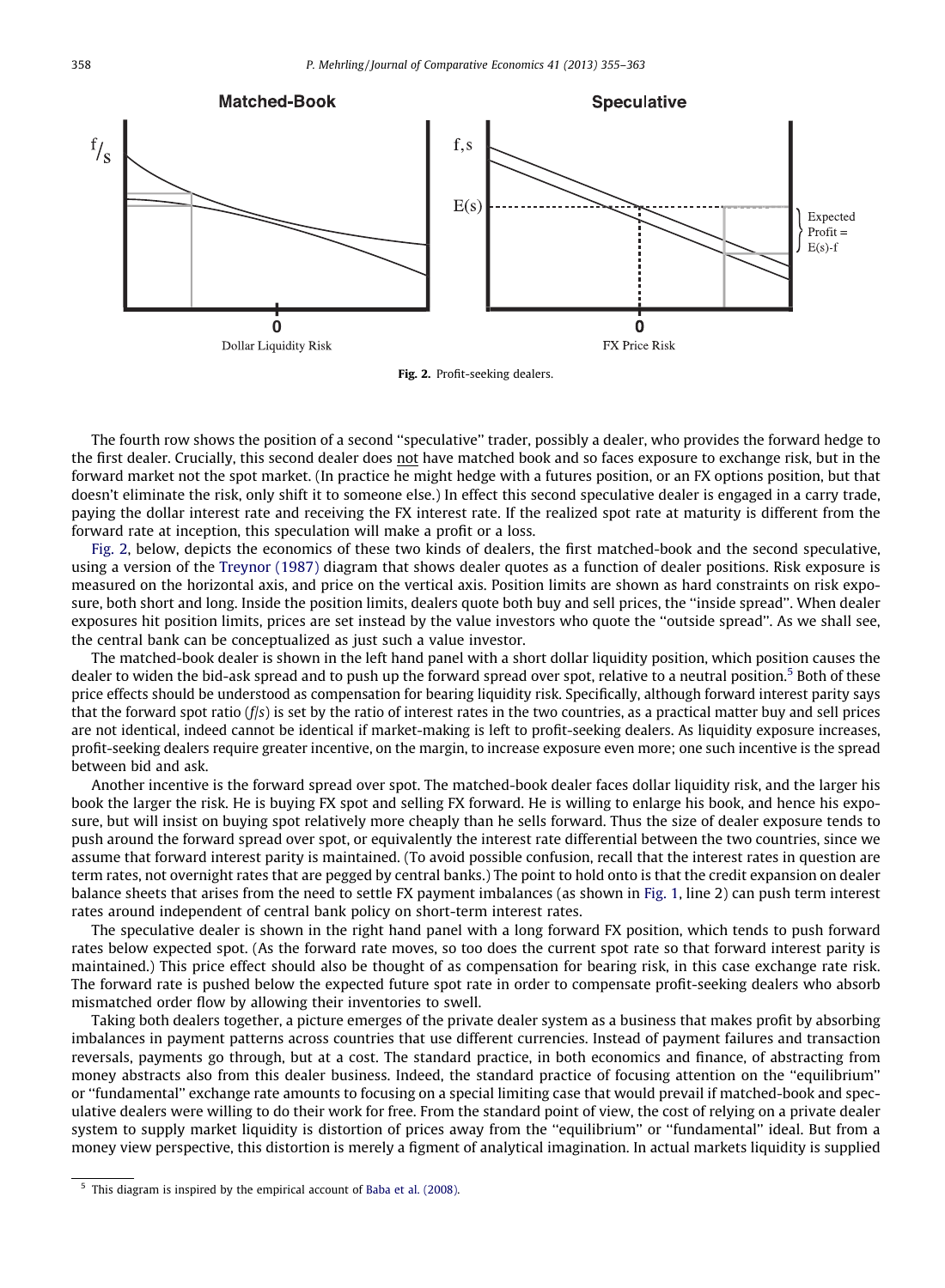|                        | Surplus Country |                    | Deficit Country       |                  |
|------------------------|-----------------|--------------------|-----------------------|------------------|
|                        | Assets          | Liabilities        | Assets                | Liabilities      |
| <b>Central Bank</b>    | Treasury bills  | (O/N)<br>Reserves. | <b>Treasury Bills</b> | Reserves (O/N)*  |
| <b>Private Banking</b> | Reserves        | Deposits           | Reserves              | Deposits         |
| System                 | Private Credit  | Term Funding, R    | Private Credit        | Term Funding, R* |

 $(O/N) \rightarrow R$  in  $[R_{\text{lo}}, R_{\text{hi}}]$ 

 $(O/N)^* \to R^*$  in  $[R^*_{\text{loc}} R^*_{\text{rel}}]$ 

(O/N) and (O/N)<sup>\*</sup>  $\rightarrow$  f/s in [f/s<sub>lo</sub>, f/s<sub>hi</sub>]

Fig. 3. Central banks and private banks.

by profit-seeking dealers, and as a consequence liquidity can never be a free good. The ''equilibrium'' or ''fundamental'' ideal is a world without market-makers, and hence also a world without markets.

By placing money and liquidity at the center of analysis, the money view offers not only a more realistic view of markets, but also a way to understand patterns in asset pricing that otherwise appear as puzzling ''anomalies''. For example, the standard Expectations Hypothesis of the term structure of interest rates suggests that term rates should be equal to the expected return from rolling over a series of shorter term investments, whereas the empirical fact is that term rates are usually higher. Why so? The profit-seeking behavior of matched book dealers provides a way of understanding this anomaly as a liquidity premium, as the price of bearing the risk that one of the anticipated rollovers may fail.<sup>6</sup> This is the significance of our emphasis above on how the liquidity risk exposure of matched-book dealers pushes term rates around, independent of central bank policy on short term interest rates.

Similarly, the hypothesis of Uncovered Interest Parity says that forward rates should be equal to expected future spot rates or, equivalently, the spread between forward and current spot should forecast the movement of future spot rates; but the empirical fact is that rates more usually move the opposite way. The profit-seeking behavior of speculative dealers provides a way of understanding this anomaly also as a kind of liquidity premium, as the price of bearing the risk that arises from supplying market liquidity by absorbing an unbalanced order flow [\(Mehrling and Grad, 2011](#page-8-0)). If forward rates were actually equal to expected future spot rates, there would be no expected profit to compensate dealers for bearing exchange rate risk, and they would cease to supply market liquidity.

Of course in some cases, the standard ''free liquidity'' abstraction of economics and finance makes sense. So long as payment imbalances are small, and quickly reversed, price distortions may be small, maybe even negligible. Dealers still make money, by buying low and selling high, but they don't take much risk. However, if imbalances persist then risk inventories build up, and price distortions get larger. The dealer models suggest that we understand these price movements not as distortions but rather simply as the price of liquidity. Dealers supply liquidity by absorbing temporary imbalances on their own balance sheets, and they charge for the service.

In extremis, the ability of dealers to supply liquidity is limited, no matter the price. If order flow imbalance persists then eventually both kinds of dealers, matched book dealers and speculative dealers both, hit position limits beyond which they are not prepared to expand their exposure further. If the flow imbalance pushes beyond those limits, then dealers simply stop making markets and the payments system threatens to break down. Here (if not before) is where the central bank enters the picture.

## 4. Central banking

Fig. 3 shows a stylized picture of how central banks connect up with the private FX dealer system. To fix ideas, we posit a sharp distinction between central banks on the one hand, holding government securities and issuing reserves, and private banks on the other hand, holding private credit instruments and issuing deposits and term funding instruments. Further, we imagine that central banks manage their balance sheets in order to target some official short term interest rate, say an overnight rate (O/N) on reserves, whereas private banks fund themselves on the margin in local term funding markets, say a 3-month rate  $(R)$ . In both countries we suppose that there is a speculative relationship between the O/N rate and the 3 month rate, insofar as there are speculative dealers who are prepared to go long one and short the other, or vice versa, in search of profit.

<sup>&</sup>lt;sup>6</sup> See [Mehrling and Neilson \(forthcoming\),](#page-8-0) and more generally the intellectual tradition of Hicks *Value and Capital* (1939) and Keynes *Treatise on Money* [\(1930\)](#page-8-0).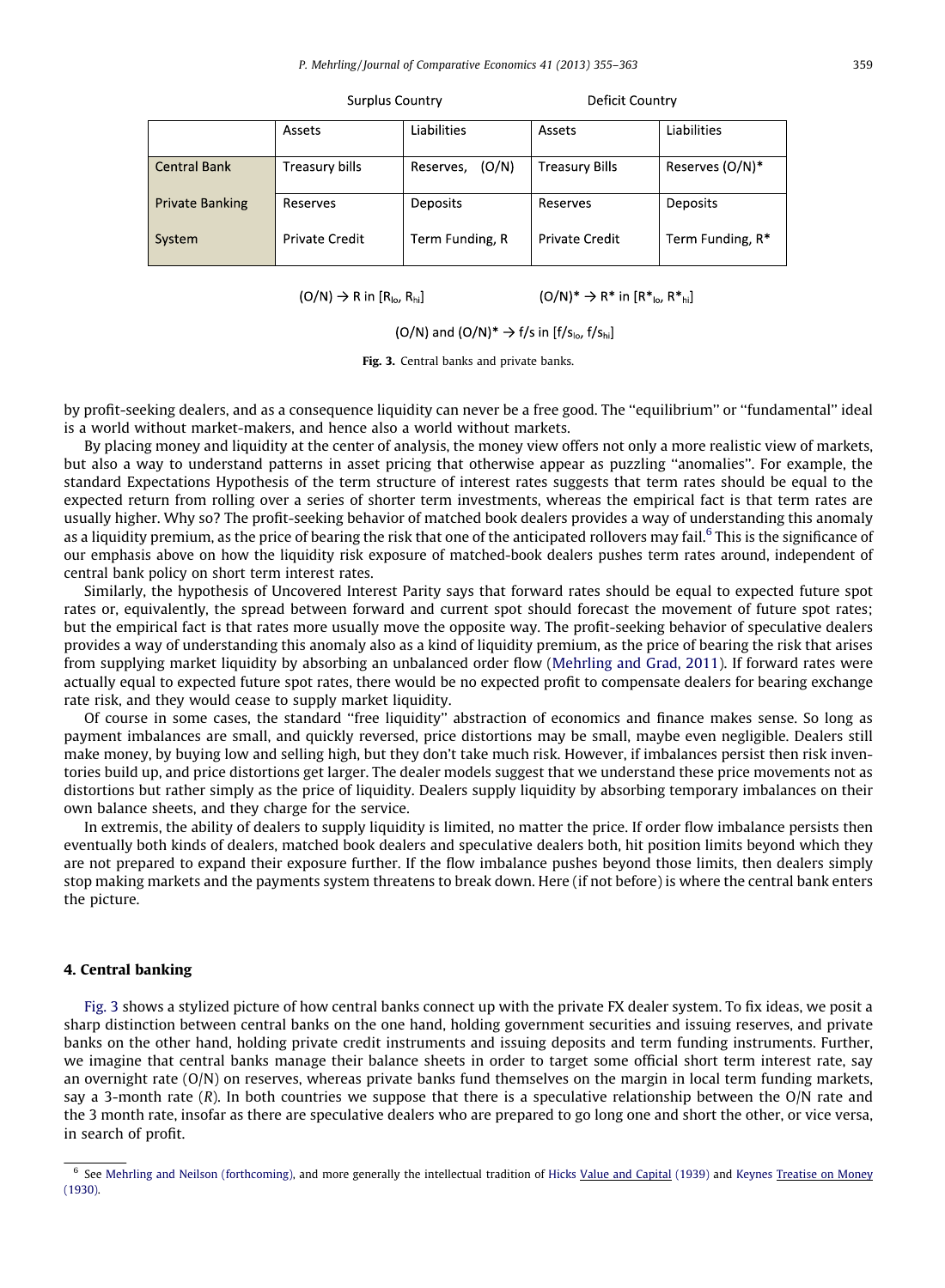**Deficit Country** 

**Surplus Country** 

<span id="page-5-0"></span>

|                       | Assets              | Liabilities       | Assets                     | Liabilities       |
|-----------------------|---------------------|-------------------|----------------------------|-------------------|
| Private Citizen 1     | \$10 due from       |                   |                            | \$10 due to       |
| PC <sub>2</sub>       |                     |                   | $-10/sg$ FX spot           |                   |
|                       |                     |                   | $+ $10$ spot               |                   |
| PC <sub>3</sub>       | -\$10 due from      |                   | $-510$ spot                | -\$10 due to      |
|                       | $+$ \$10 spot       |                   |                            |                   |
| <b>Central Bank 1</b> | +\$10 term, $R^g$   | $+$ \$10 spot     | $+$ \$10 spot              | +\$10 term, $R^g$ |
| CB <sub>2</sub>       |                     | $-510$ spot, CB   | $-510$ spot                |                   |
|                       |                     | $+$ \$10 spot, PC | $+10/sg$ FX spot           |                   |
| CB <sub>3</sub>       | -\$10 Treasury bill | $-510$ spot       | +10/s <sup>g</sup> FX term | $+10/s^g$ FX spot |

Fig. 4. Central bank as FX dealer of last resort.

The existence of such speculative dealers does not however imply the Expectations Hypothesis of the term structure. Indeed quite the reverse, since speculative dealers will take risky positions only if they expect profit. This means that, even assuming central banks are able to hit their O/N targets exactly, there is a range of possible 3-month rates, and private trading determines where each country is within that range. Since those 3-month rates nail down the forward/spot ratio (by Forward Interest Parity), it follows that there is also a range of possible f/s ratios consistent with central bank policy; here too private trading determines where the f/s ratio is within the range at any point in time.

The important point to emphasize is the way that central banks' commitment to target overnight rates implies FX intervention whenever the f/s ratio moves to the extreme end of the possible range. Simply put, central banks that target overnight interest rates are inevitably drawn into serving as FX dealers of last resort. But, notwithstanding the symmetry of the Forward Interest Parity condition, the two central banks are not in equivalent positions. It is the deficit country that faces the survival constraint at the clearing, and it is therefore the central bank of the deficit country that faces the obligation to intervene in support of its currency, once the private dealer system is unwilling/unable to support it any longer.

The first thing the deficit country central bank can do is to use any dollar reserves it may have on hand to buy back its own currency, thus taking onto its own balance sheet some of the inventory that is weighing down private dealers, so allowing prices to move away from extremes. More generally, the deficit country central bank may be able to acquire additional reserves by borrowing from other central banks (so-called liquidity pools), from the IMF, or ultimately perhaps even from the Fed which is able to produce dollar reserves as its own liability.

To see how this works, Fig. 4 depicts the limiting case where the deficit central bank borrows term reserves from the surplus central bank, paying interest rate  $R<sup>g</sup>$  (line CB1). The deficit central bank then sells those reserves to its own private citizen at the spot rate s<sup>g</sup> (CB2, PC2), which uses the reserves to settle accounts with the surplus country citizen (PC3). Meanwhile, the surplus central bank (which we will assume is the Fed) lends term reserves by creating a spot dollar deposit  $(CB1)<sup>7</sup>$  To keep attention strictly on the payments problem, we assume that the surplus central bank sterilizes the consequent domestic monetary expansion by selling a domestic Treasury bill (CB3), while the deficit central bank sterilizes the consequent domestic monetary contraction by buying a domestic Treasury bill (CB3). (For simplicity, we do not show explicitly the private citizen counterpart to either of the sterilization operations.)

The first point to emphasize is that, at the end of the day, the deficit country central bank is borrowing dollars term and lending FX term, which amounts to a naked forward position. Note that this is exactly the position our speculative private dealer was induced to take by the expectation of private profit (compare [Fig. 1\)](#page-2-0). In effect, the deficit country central bank is operating as speculative dealer of last resort, but with the difference that the central bank need not, and probably does not, expect to profit from its speculation. For one, the interest rate at which it borrows from the surplus central bank need not, and probably does not, match the term funding rate in private credit markets. And the spot rate at which it sells dollars to its own citizen need not, and probably does not, match the spot rate in private FX markets. These are both, at least potentially,

 $^7$  This could alternatively be viewed as one leg of a liquidity swap, if we view the second leg merely as collateral that secures the loan.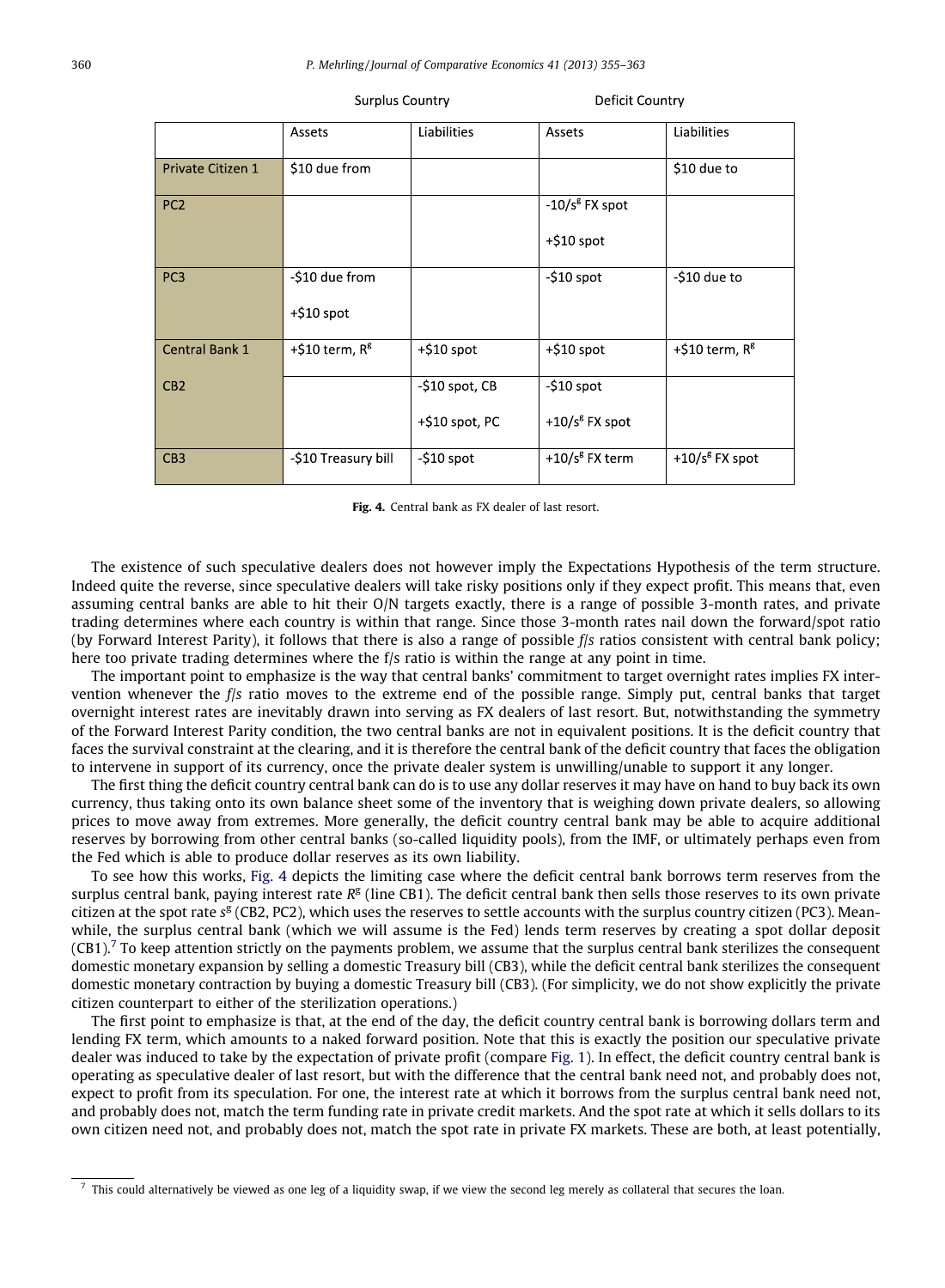policy rates and as such can be expected to reflect the non-commercial relationship between one central bank and another internationally, and the non-commercial relationship between the central bank and the needy private citizen domestically.

The second point to emphasize is that, at the end of the day, the surplus country central bank has reallocated its portfolio, now lending dollars term to a foreign central bank instead of to its own government. Since this is very unlikely to be a move about which the surplus country government is neutral, it is important to appreciate that other official counterparties for the deficit country would also work. Examples include regional liquidity pooling arrangements and the International Monetary Fund. Unlike the Fed, these sources cannot create dollars by expanding their own balance sheet, but since [Fig. 4](#page-5-0) assumes that dollar creation is sterilized, the economics of these other cases are exactly the same. The key thing is the willingness of the deficit country central bank to shoulder FX price risk that no private speculator is willing to take on.

Indeed, going even further, it is clear that the whole operation need not involve an official counterparty at all. The deficit country central bank could, if it so chose, instead facilitate private matched-book dealing by serving as the speculative dealer to enable forward hedging of spot exposures (as [Fig. 1](#page-2-0), line 4). Or it could go further still, facilitating direct term dollar borrowing by its own private citizens by offering them forward hedges directly, so taking their exchange risk onto its own balance sheet. Again, the important thing is the willingness of the central bank to shoulder FX risk as speculative dealer of last resort.

The limiting case along these lines comes when the deficit central bank offers forward cover to all comers at the current spot exchange rate, in effect fixing the exchange rate as a matter of policy. The danger, of course, whenever you offer to trade with all comers at non-commercial prices, is that in doing so you offer arbitrage opportunities for speculators.<sup>8</sup> The positive case for doing so must therefore rest on an argument that commercial prices are in some sense wrong. We have seen (in section II) that order flow can push prices around for reasons that are not fundamental, and this raises the possibility that private agents, who take these distorted prices as parametric for their economic decisions, make distorted decisions. There is thus potentially an argument for central bank intervention, certainly in extremis to prevent breakdown of the payments system, but also in less extreme situations where, for one reason or another, private markets are not making markets at all, or doing so only reluctantly at the cost of substantial price distortion. But this is an argument that applies only under specific conditions, not universally. The exchange rate is not a market price that always fully reflects fundamental valuation, but neither is it a free variable that is available as a policy instrument. The exchange rate is essentially hybrid.

## 5. The hierarchy of international money

So far, we have been analyzing the international monetary system as if it were a hierarchy with two layers, the dollar on top and all other non-dollar currencies below. We have been treating dollar currency as money, and all non-dollar currencies as forms of credit, as implicit if not explicit promises to pay dollars. And we have been analyzing the current spot and forward exchange rates of those non-dollar currencies, prices established by order flow within a hybrid system of private exchange dealers and central banks, as expressions of the current dollar value of those promises to pay.

This is not such a bad place to start since, according to the most recent BIS numbers, 51% of the volume of foreign exchange trading involves only a few major currencies—the dollar, euro, yen, and sterling—and fully 84.9% of trading volume has the dollar as one leg of the trade. This latter institutional fact has led one participant-observer to opine that ''the foreign exchange market is largely the price of the dollar'' [\(DeRosa, 2011, p. 4\)](#page-8-0). It is important however to appreciate that the dollar in question is substantially the international private dollar, which is to say bank money not state money.

Even more, the hierarchical character of the FX market is more than the special role of the dollar relative to everything else. The finer texture of the hierarchy is reflected in the language of trading, which distinguishes ''majors'' from ''minors''. The majors are high volume, liquid markets, with tight bid-ask spreads, and all majors have the dollar as one leg: EUR/USD, GBP/USD, AUD/USD, USD/JPY, USD/CAD, USD/CHF. So-called ''cross-currency'' pairs have no dollar leg, but ''euro-crosses'' have a euro leg.<sup>9</sup> The minors trade as cross-currency pairs with some major as the other leg. With only a few exceptions, minor cross-currency pairs do not trade. Thus, the private FX dealer system that we emphasized in Section II is differentially available for different currencies, depending on dealer perceptions of risk and return, which themselves depend crucially on the availability of central bank backstops.

The hierarchical organization of spot FX markets carries over also into FX derivatives markets: forwards, futures, and options. Most derivative trades have the dollar as one leg, and most also involve other majors, not minors. By volume, the derivative market is larger than the spot market. Of the \$4 trillion a day of FX trades, \$1.5 trillion are spot transactions while \$1.8 trillion are FX swaps, and the remainder are outright forwards (\$.5 trillion), options and exotics (\$.2 trillion), and currency swaps (\$43 billion). The overwhelming majority of the market is short term; the FX market is fundamentally a money market, not a capital market ([King and Rime, 2010\)](#page-8-0).

[Fig. 5](#page-7-0) offers a stylized picture of current arrangements. The dollar serves as world reserve currency and the majors are clustered into three regional areas—Asia, America, and Europe. The figure shows a hierarchy within each regional area such

<sup>&</sup>lt;sup>8</sup> Just so, [DeRosa \(2009, p. 80\)](#page-8-0): "...all these crises were preceded by the accumulation of substantial at-risk positions that were short the U.S. dollar and long local currency. When the crises occurred, the entire market, not counting the central bank, had to buy dollars and sell the local currency immediately in order to hedge.''

<sup>&</sup>lt;sup>9</sup> Before the current Euro crisis, some people thought that the Euro might emerge as a challenger to the dollar, and as a consequence certain euro-crosses were for a while considered majors.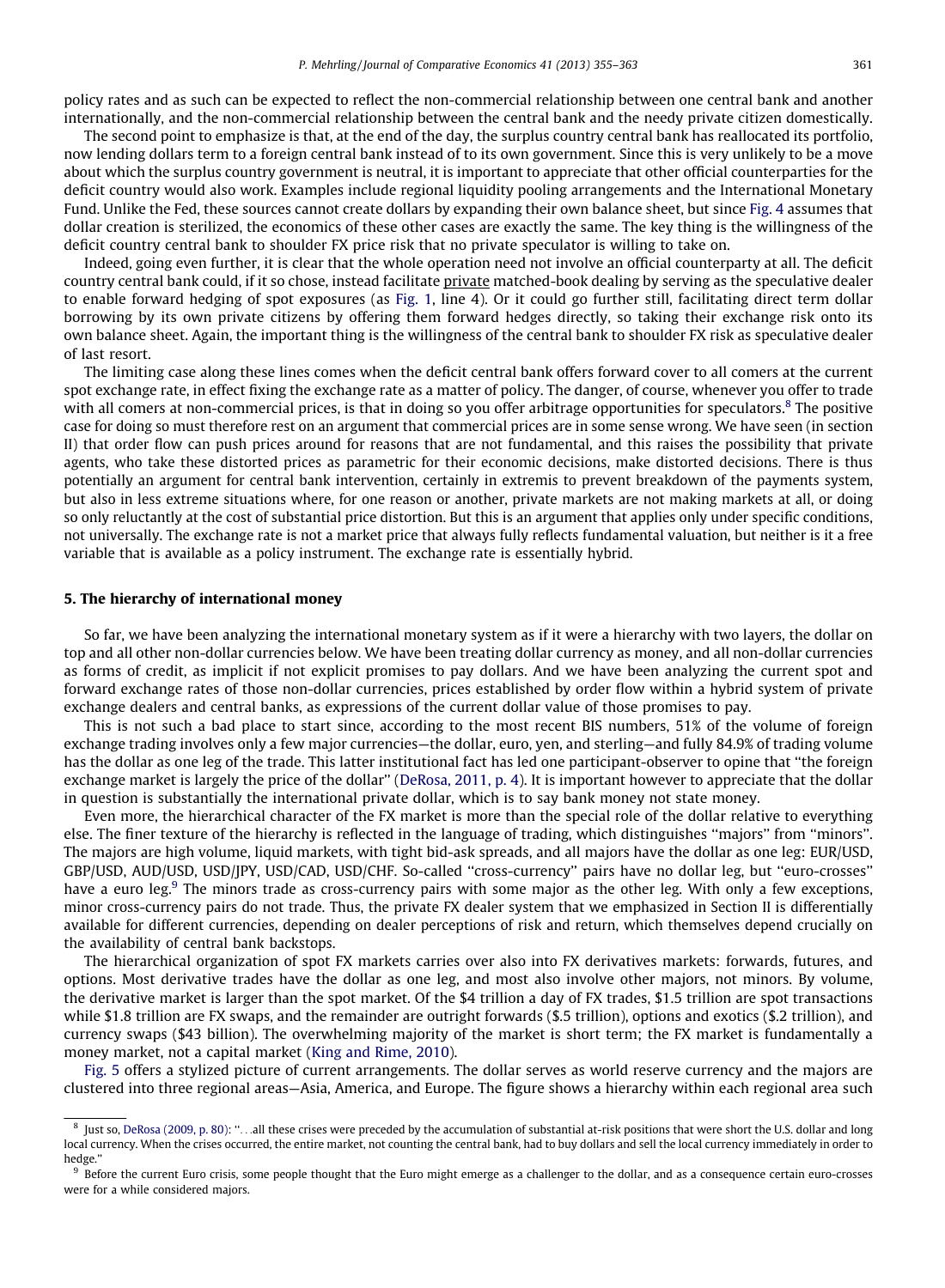<span id="page-7-0"></span>

|                            | Asia              | America                    | Europe                      |
|----------------------------|-------------------|----------------------------|-----------------------------|
| <b>Reserve Currency</b>    |                   | <b>Public dollar money</b> |                             |
| <b>Key Currency</b>        | Yen               | Private dollar money       | <b>Pound Sterling, Euro</b> |
| <b>Major Credit Money</b>  | Australian dollar | Canadian dollar            | Swiss franc                 |
| <b>Minor Credit Monies</b> |                   |                            |                             |

Fig. 5. The international hierarchy of money.

that minor currencies are implicit promises to pay the major currency that lies above them, major currencies are promises to pay the key currency that lies above them, and only the key regional currencies are promises to pay dollars, the ultimate world reserve currency. Every currency is ultimately a promise to pay dollars, but in most cases that promise is quite indirect. FX dealers and central banks make markets, and hence determine exchange rates, but these individual markets are, in effect, located at the boundaries of each layer. It is only the sum total of all these market making activities that knits the collection of qualitatively disparate monies into the entity we know as the international monetary system. (For example, so-called triangle arbitrage ensures that the exchange rate between a minor and a major, and the exchange rate between a major and a key currency, together imply an exchange rate between the minor and the key currency.)

Of special interest are the relationships between key currencies and the reserve currency, because of their widespread ramifications for lower levels of the hierarchy. For simplicity, I am showing private dollar money, i.e. Eurodollars, as a key currency at the same hierarchical level as the yen, pound, and Euro, although the par exchange rate of private dollar money arguably places it at a somewhat higher level. The figure suggests that a given exchange rate, say between a given minor currency and the dollar, involves more than a bilateral relationship between the United States and the minor currency country. The relationship is rather a multilateral, but still hierarchical, one that involves all the layers of the hierarchy that lie in between the United States and the minor currency country. The relationship between the dollar and all minor currencies that lie below the euro depends on both the relationship between the dollar and the euro, and the relationship between the euro and the minor currencies.

Let it be stipulated that the world is as depicted in Fig. 5. The central question begged by this figure is, What determines the hierarchy?

From a money view perspective, the analytical starting point is always the survival constraint that is enforced by settlement at the daily clearing. The difference between monies at different levels of the hierarchy is all about difference in the cash flows, in and out, of the entities issuing the various monies. At the most basic level, a country that enjoys strong demand for its goods and/or assets from the rest of the world will have no difficulty at the daily clearing. Indeed, quite the reverse, a payments surplus country is in a position to determine what form of money is acceptable in settlement. Its own currency, for example, will typically qualify, and the fact that the rest of the world can use the surplus country currency to settle with it will tend to raise the status of that currency in the international hierarchy of money.

But a payments surplus country is also in a position to offer favorable treatment to monies issued by countries that may or may not enjoy a payments surplus on their own, and this degree of freedom opens other possibilities. Here we must differentiate public and private purpose. States have interests, and to some extent therefore the hierarchy of money follows the political hierarchy of states. But private businesses have interests as well, and the hierarchy of money also follows the hierarchy of national economic development. The point is that the issuers of public and private money, states and banks respectively, are in a position to accept promises of deferred payment in lieu of immediate settlement, and also in a position to extract a price, either political or economic, for that acceptance. The international hierarchy of money is a hybrid hierarchy.

In both public and private cases, the degree of national financial development—meaning the infrastructure of state and private finance, including both banking institutions and capital markets—provides crucial context for the decision whether or not to accept promises of deferred payment. Here too, at the level of the individual nation state and national financial system, we find a hybrid hierarchy. States quite typically arrogate to themselves the right of money issue; taxes are denominated and payable in state money, and state debt is also denominated and payable in state money. But alongside this state money and state credit typically there is also private money (bank money) and private credit (bank loans and securities), both of them typically denominated in state money and even ultimately payable in state money, but quite typically actually paid in private money or by offset of private credit. The relative size of these two systems, public and private, depends on the degree of financial development; in financially developed countries the private money-credit system is typically as large or larger than the state system.

Whatever the degree of financial development, a key issue is always the meshing/friction between the two systems, public and private. This meshing/friction happens at all levels of the money-credit hierarchy, but it is especially important at the very apex of the hierarchy, at the level of the central bank. Opposite extreme institutional forms are the ''government